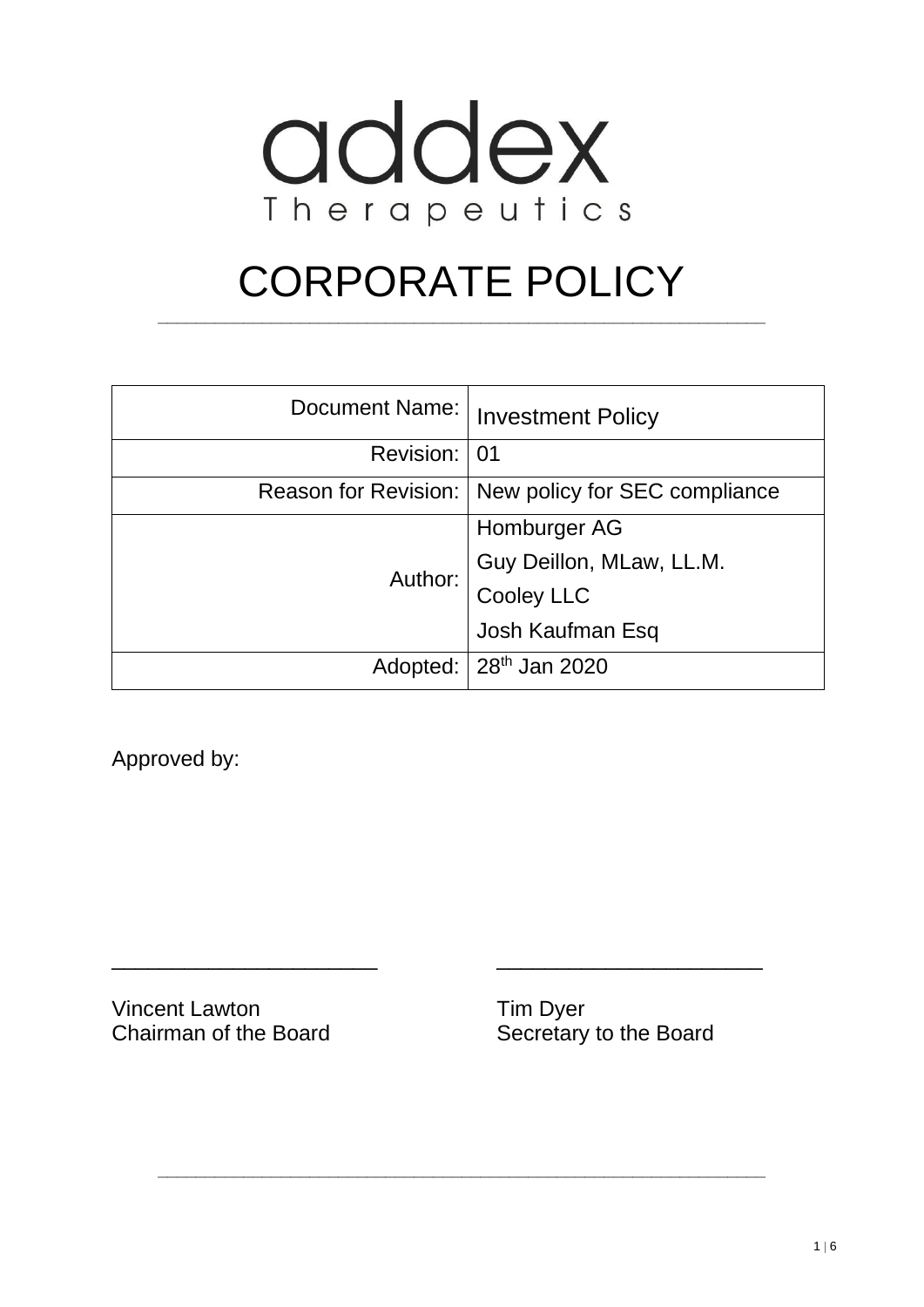|                         | Document Name: | <b>Investment Policy</b>  | <b>MUNUV</b> |
|-------------------------|----------------|---------------------------|--------------|
| <b>CORPORATE POLICY</b> | Revision:      | 01                        |              |
|                         | Adopted:       | 28 <sup>th</sup> Jan 2020 | `herapeutics |

## **TABLE OF CONTENTS**

| 5.1 |  |
|-----|--|
| 5.2 |  |
| 5.3 |  |
| 5.4 |  |
| 5.5 |  |
| 5.6 |  |
| 5.7 |  |
| 5.8 |  |
| 5.9 |  |
|     |  |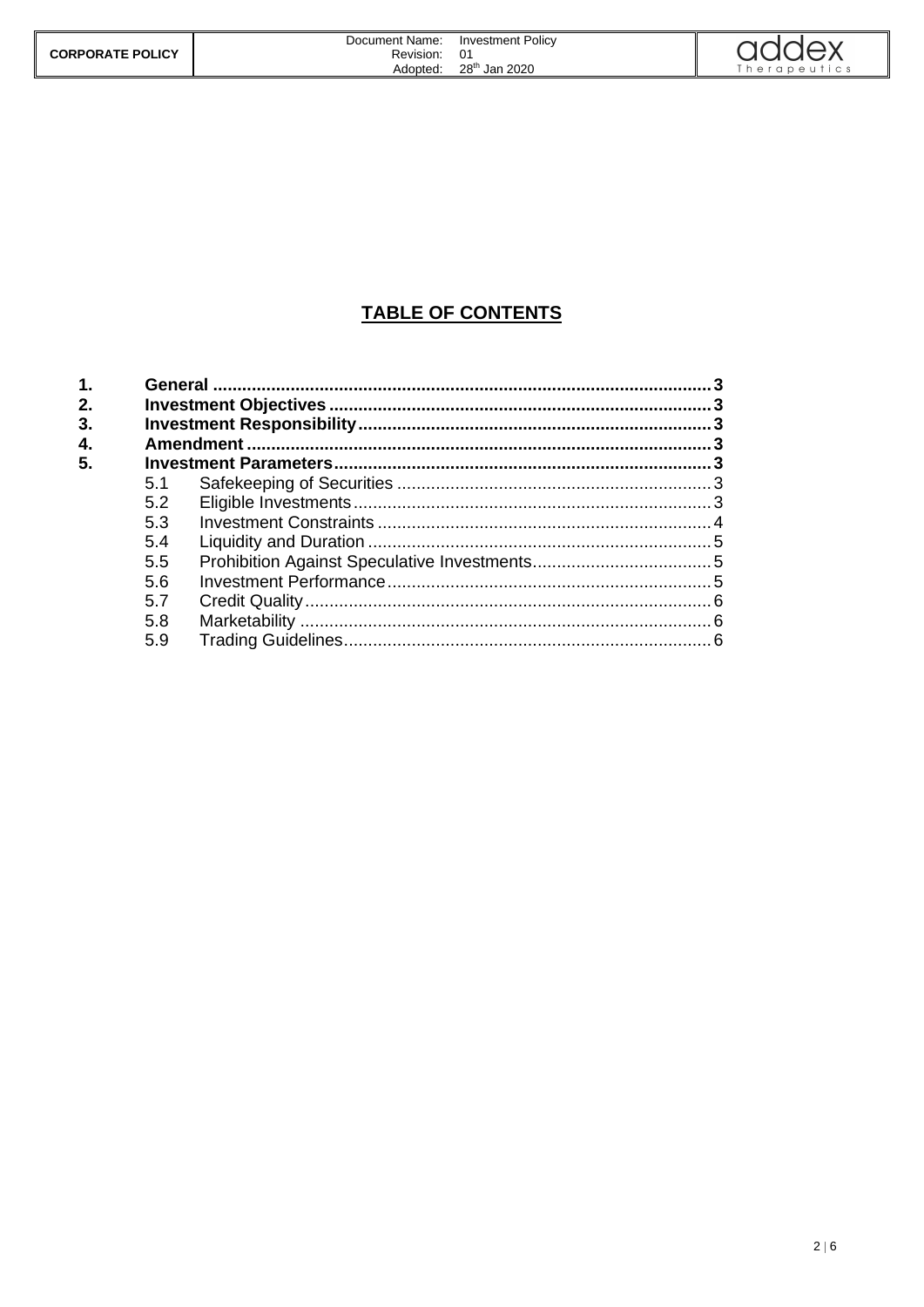# <span id="page-2-0"></span>**1 General**

Addex Therapeutics Ltd, a company incorporated in Plan-les-Ouates/Geneva, Switzerland, and listed on the SIX Swiss Exchange (**SIX**) (**Addex**), and all the companies included in its consolidated financial statements (**Addex Group**) have to comply with all applicable laws of Switzerland, as well as the federal securities laws of the United States of America and the rules of the Nasdaq Stock Market LLC.

This investment policy (**Policy**) is intended to govern the investment of Addex funds, whether managed internally or externally.

# <span id="page-2-1"></span>**2 Investment Objectives**

The objectives of this Policy are to:

- a. Preserve principal;
- b. Achieve liquidity requirements; and
- c. Safeguard funds.

Accordingly, this Policy is designed to permit Addex to earn an attractive rate of return on its investments while limiting exposure to risk and avoiding inappropriate concentration of investments.

# <span id="page-2-2"></span>**3 Investment Responsibility**

The Chief Financial Officer of Addex (the **CFO**) or, in the CFO's absence, the Chief Executive Officer of Addex (the **CEO**), is responsible for overseeing the management of Addex investment portfolio, including: (1) monitoring the investment portfolio for suitability and compliance with this Policy; (2) proposing alterations to this Policy; and (3) carrying out this Policy and designating individuals who may carry out this Policy on behalf of Addex.

# <span id="page-2-3"></span>**4 Amendment**

This Policy is subject to amendment from time to time with the approval of Addex Board of Directors (the **Board**).

## <span id="page-2-4"></span>**5 Investment Parameters**

All investments shall be denominated in Swiss franc, U.S. dollars, British pound or Euro, meet the minimum credit ratings listed below and have a liquid secondary market. Investments may be made directly by instrument or investments may be purchased through mutual fund or money market share purchases or through a managed account. Interest rates may be fixed, or variable, per instrument. Further, all investments shall be made in accordance with the following guidelines:

## <span id="page-2-5"></span>**5.1 Safekeeping of Securities**

All securities will be kept in Addex name and will be held in trust at the institution where purchased or its safekeeping representative.

## <span id="page-2-6"></span>**5.2 Eligible Investments**

a. Swiss or U.S. treasury bills, notes, and bonds including putable, callable, and floating-rate obligations.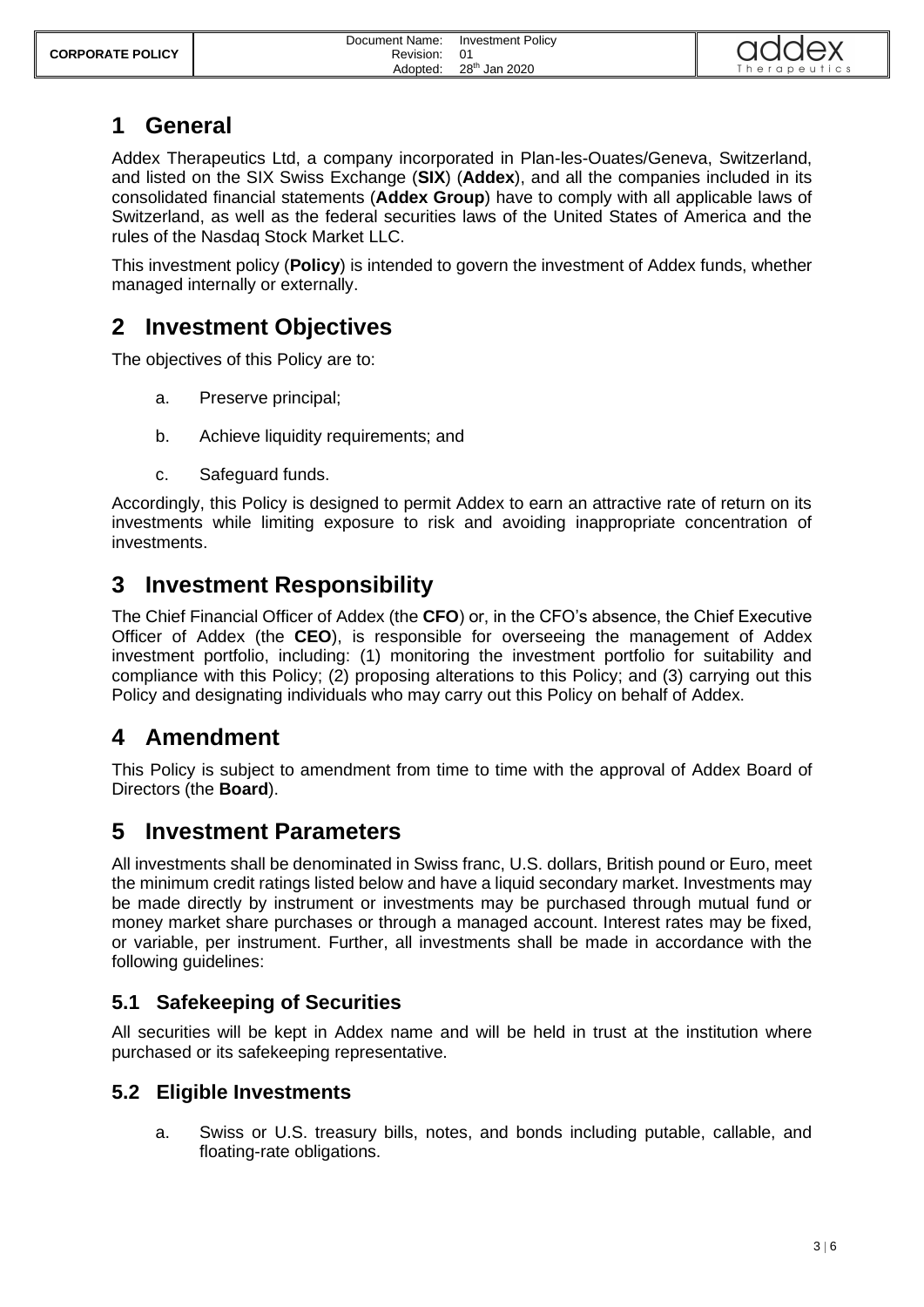

- b. Swiss or U.S. government agency debt obligations and obligations issued by government- sponsored enterprises including putable, callable, and floating-rate obligations.
- c. Corporate debt obligations including commercial paper, variable-rate demand notes, putable, callable, and floating-rate obligations and Eurodollar and Yankee obligations.
- d. Bank debt obligations including negotiable Swiss or Euro CDs, time deposits and banker's acceptances, variable-rate demand notes, putable, callable, and floatingrate obligations and Eurodollar and Yankee obligations.
- e. Taxable, tax-exempt, and tax-advantaged municipal debt obligations including variable-rate demand notes and putable, callable, and floating-rate obligations. Tax-exempt and tax-advantaged municipal debt obligations are eligible only when the Company is a full tax-paying entity.
- f. Asset-backed commercial paper.
- g. SEC-registered or other similar money market funds which maintain a net asset value of USD 1.00/share and which consist of a minimum of USD 1 billion in assets.
- h. Repurchase agreements collateralized at a minimum of 102% with Swiss or U.S. treasury bills, notes, or bonds or U.S. agency debt obligations. The collateral may not have maturities in excess of 24 months and must be delivered to Addex custodial bank.

#### <span id="page-3-0"></span>**5.3 Investment Constraints**

- a. Borrowing for investment purposes is prohibited.
- b. Investment in securities with underlying leverage risk or esoteric structures is prohibited.
- c. Investments in equity securities are prohibited (other than any such investments made by Addex as part of a business transaction approved by the Board). Investments in derivative securities are also prohibited, with the exception of floating-rate notes and asset-backed securities.
- <span id="page-3-1"></span>d. Credit ratings must meet or exceed the following (as rated by Moody's Investors Service and Standard & Poor's):
	- i. Long-term debt ratings (direct purchased): Aa3 by Moody's and AA- by Standard & Poor's
	- ii. Managed fund credit ratings (fund purchased): Aa
	- iii. Managed fund market risk ratings (fund purchased): MR2
	- iv. Short-term debt ratings (all issuers, direct purchased): Prime 1 by Moody's and A1 by Standard & Poor's
	- v. Municipal debt ratings: i) A by Moody's and Standard & Poor's, or ii) MIG1 or VMIG1 by Moody's and SP1 by Standard & Poor's, or iii) P1 by Moody's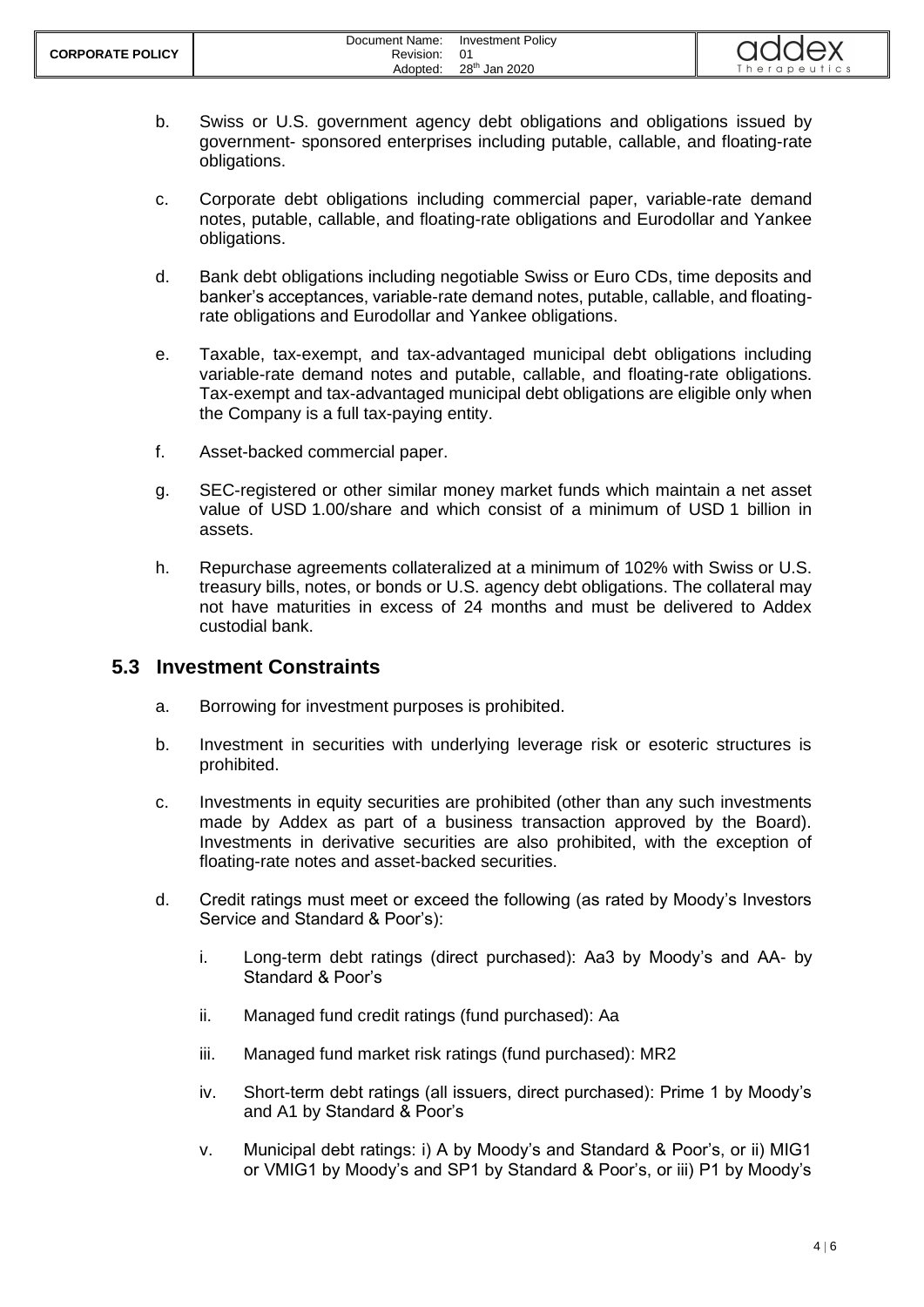and A1 by Standard & Poor's

- vi. ABS ratings: i) Aaa by Moody's or AAA by Standard & Poor's, or ii) Prime 1 by Moody's or A1 by Standard & Poor's
- <span id="page-4-3"></span>e. At any time, up to 100% of the portfolio may be invested in Swiss or U.S. treasury debt obligations, Swiss or U.S. agency debt obligations and obligations of government-sponsored enterprises, money market funds which comply with the minimum ratings listed under [5.3](#page-3-0)[d](#page-3-1) above, certificates of deposit fully insured by the U.S. Federal Deposit Insurance Corporation (**FDIC**) or the U.S. Federal Savings and Loan Insurance Corporation (**FSLIC**), or other, non-insured, nonguaranteed securities meeting the above criterion.
- f. With the above exception of [5.3](#page-3-0)[e.](#page-4-3) for Swiss or U.S. treasury debt obligations, Swiss or U.S. agency debt obligations and obligations of government-sponsored enterprises, money market funds, or certificates of deposit fully insured by the FDIC or FSLIC, once Addex has achieved an excess cash balance of at least USD 10.0M or currency equivalent, the amount available for investment with any one issuer shall not exceed 10% of the book value of the portfolio at the time of purchase.

#### <span id="page-4-0"></span>**5.4 Liquidity and Duration**

- a. A minimum of 1-½ times the amount of expected monthly cash outflow must be liquid each business day. Liquidity may be reduced below the amount of 1-½ times expected monthly cash outflow upon written notice by the Audit Committee of the Board or the Board.
- b. The maximum weighted average portfolio duration shall not exceed 12 months at any time.
- c. The maximum maturity of any single instrument in the portfolio shall not exceed 36 months.
- d. For securities that have put, reset, or expected average maturity dates, the put, reset, or expected average maturity dates will be used, instead of the final maturity dates, for maturity limit purposes.

#### <span id="page-4-1"></span>**5.5 Prohibition Against Speculative Investments**

Addex is prohibited from engaging in any non-business related investment activity that would be considered speculative according to the principles of conservative investment management, whether or not that activity is specifically prohibited elsewhere in this Policy.

#### <span id="page-4-2"></span>**5.6 Investment Performance**

- a. Any individual in the Addex Group or third-party investment management firm designated by the CFO or, in the CFO's absence, the CEO, pursuant to this Policy who carries out this Policy on behalf of Addex (the **Investment Advisor**) will issue a quarterly investment performance analysis using time-weighted measures.
- b. A quarterly meeting will be held with the Investment Advisor and the individual in the Addex Group with investment responsibility under this Policy to review performance figures and any updated liquidity needs.